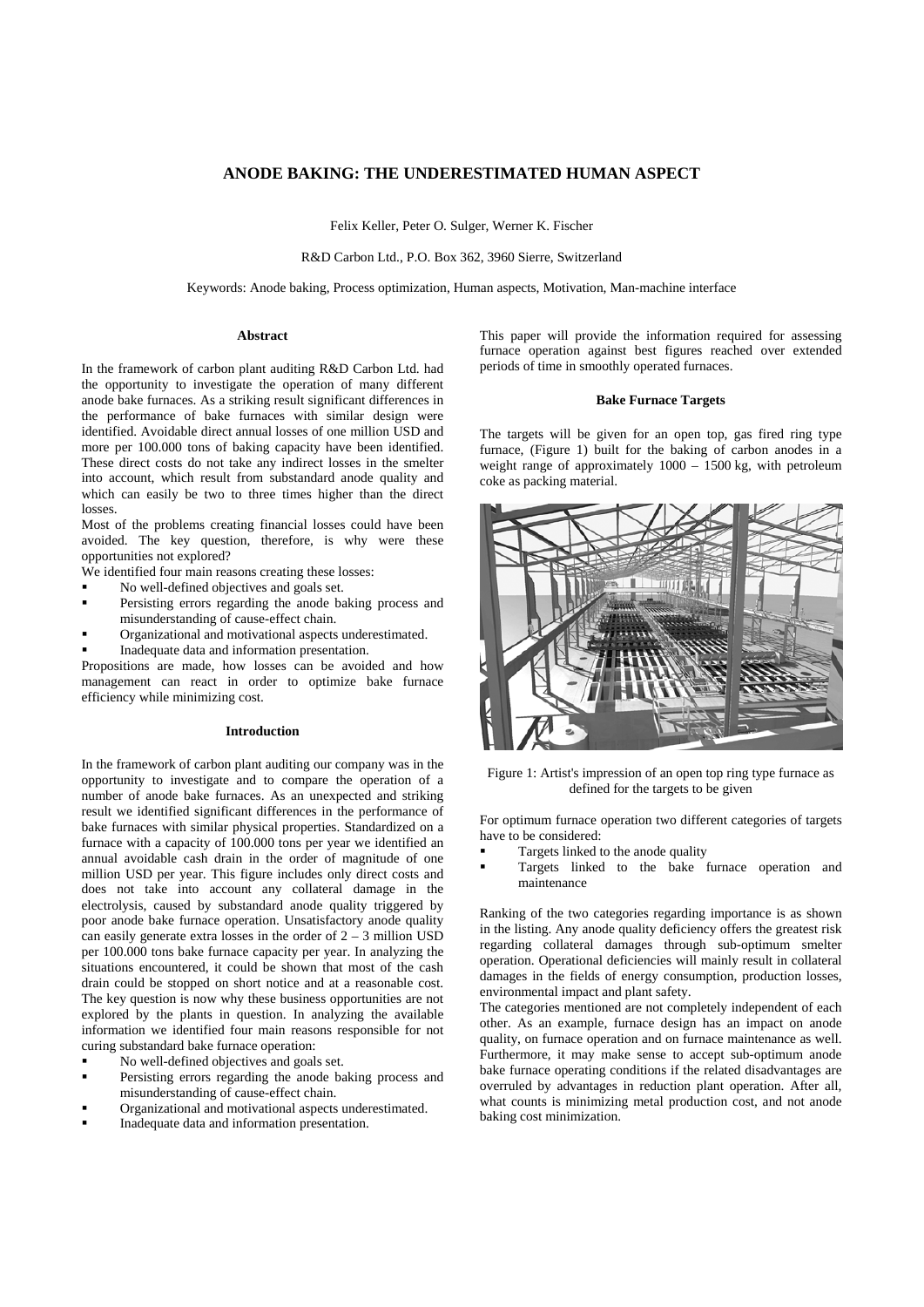Even taking these difficulties into account, it makes sense to establish a set of targets defining an ideal anode bake furnace operation. If in a given situation one or more targets have to be modified then this can at least be done based one decision on purpose.

Two sets of targets will be presented and as far as possible quantified:

- Anode quality targets.
- Bake furnace operation and maintenance targets.

#### Anode Quality targets

To a certain extent, anode quality is a function of the raw materials used. With typical anode grade petroleum coke processed in a properly operated furnace, anode quality targets as shown in Table 1 can be reached.

Note that for all anode properties not only the *average* but the *variation* has to be considered as well. Experience has shown that in bake furnace operation focusing on anode properties *variation* may be a smarter and cheaper approach in improving anode quality than undertaking efforts in pushing the *average* or mean value. Furthermore, baked anode quality is also a function of green anode quality. If baked anode quality is substandard, it is always worth checking if "garbage in – garbage out" might be one of the reasons. Summarizing, not reaching all targets as given in Table 1 for the mean as the 2σ should always be a reason for starting an investigation.

### Bake Furnace Operation Targets

Once the quality targets have been agreed upon, it is the job of operation to realize all the goals regarding production quality, quantity, environmental impact and cost. It is in this field where the human aspect plays an important role. Through investigations, furnaces similar in each and every aspect as, e.g. design, firing and anode handling equipment and process automation level were identified. Yet significant differences in bake furnace performance have been identified. In the paragraphs below, targets are listed based on shortcomings observed that will hamper optimum furnace performance. The list may not be exhaustive; however these targets have to be fulfilled anyhow if optimum bake furnace operation is the goal. An overview of the operation targets will be given in Table 2.

Fire Change Execution Targets. The following goals have to be achieved:

- All fire changes to be executed exactly according to the instructions given and executed within a time window of  $\pm$ 30 minutes of the scheduled time.
- Cumulated delay less than 10 hours per fire per year.

Anode Loading Operation Targets. The following goals have to be achieved:

- All Anodes are to be set symmetrically in the pit; with a maximum sideway deviation of 2 cm from the ideal position.
- For undisturbed operation, as a minimum, the section just downstream of an exhaust manifold has to be loaded with green anodes and the required packing material at all times.

| <b>Property</b>                                   | <b>Method</b>            | Unit                                   | <b>Worldwide ranges</b>             | <b>Targets for good anodes</b> |                                   |
|---------------------------------------------------|--------------------------|----------------------------------------|-------------------------------------|--------------------------------|-----------------------------------|
|                                                   |                          |                                        |                                     | <b>Mean</b>                    | $2\sigma$                         |
| Apparent Density (baked)                          | ISO 12985-1              | kg/dm3                                 | $1.50 - 1.62$                       | $\geq$ 1.58                    | $\leq 0.02$                       |
| Spec. el. resistance                              | ISO 11713                | $\mu\Omega$ m                          | $51 - 74$                           | $\leq 55$                      | $\leq$ 4                          |
| Flexural strength                                 | ISO 12986-1              | MPa                                    | $4 - 14$                            | $\geq$ 12                      | $\leq$ 3                          |
| Compressive strength                              | ISO 18515                | MPa                                    | $30 - 65$                           | $\geq$ 45                      | $\leq 12$                         |
| Static elasticity modulus                         | $RDC-144$ <sup>*</sup> ) | GPa                                    | $3.0 - 6.5$                         | $5 - 5.5$                      | $\leq 0.4$                        |
| Coefficient of thermal expansion                  | ISO 14420                | $10-6K-1$                              | $3.6 - 4.6$                         | $\leq 4.1$                     | $\leq 0.4$                        |
| <b>Thermal Conductivity</b>                       | ISO 12987                | W/mK                                   | $3 - 5$                             | 4.2                            | $\leq 0.5$                        |
| Density in Xylene                                 | <b>ISO 9088</b>          | kg/dm3                                 | $2.05 - 2.10$                       | $\geq$ 2.08                    | ${}^{<}0.02$                      |
| Air permeability                                  | ISO 15906                | nPm                                    | $0.3 - 8$                           | $\leq 0.9$                     | $\leq 0.9$                        |
| CO2 reactivity:<br>Residue<br>Dust<br>Loss        | ISO 12988-1              | $\frac{0}{0}$<br>$\%$<br>$\%$          | $75 - 96$<br>$0.2 - 14$<br>$4 - 15$ | > 92<br>$\leq$ 2<br>$\leq 6$   | $\leq$ 4<br>$\leq 2$<br>$\leq$ 3  |
| Air reactivity:<br>Residue<br><b>Dust</b><br>Loss | ISO 12989-1              | $\frac{0}{0}$<br>$\%$<br>$\frac{0}{0}$ | $55 - 95$<br>$1 - 12$<br>$4 - 35$   | > 80<br>$\leq$ 3<br>$\leq 15$  | $\leq 10$<br>$\leq$ 4<br>$\leq 6$ |
| *) R&D Carbon Ltd. instrument number              |                          |                                        |                                     |                                |                                   |

Table 1: Baked anodes, worldwide range and targets for good anodes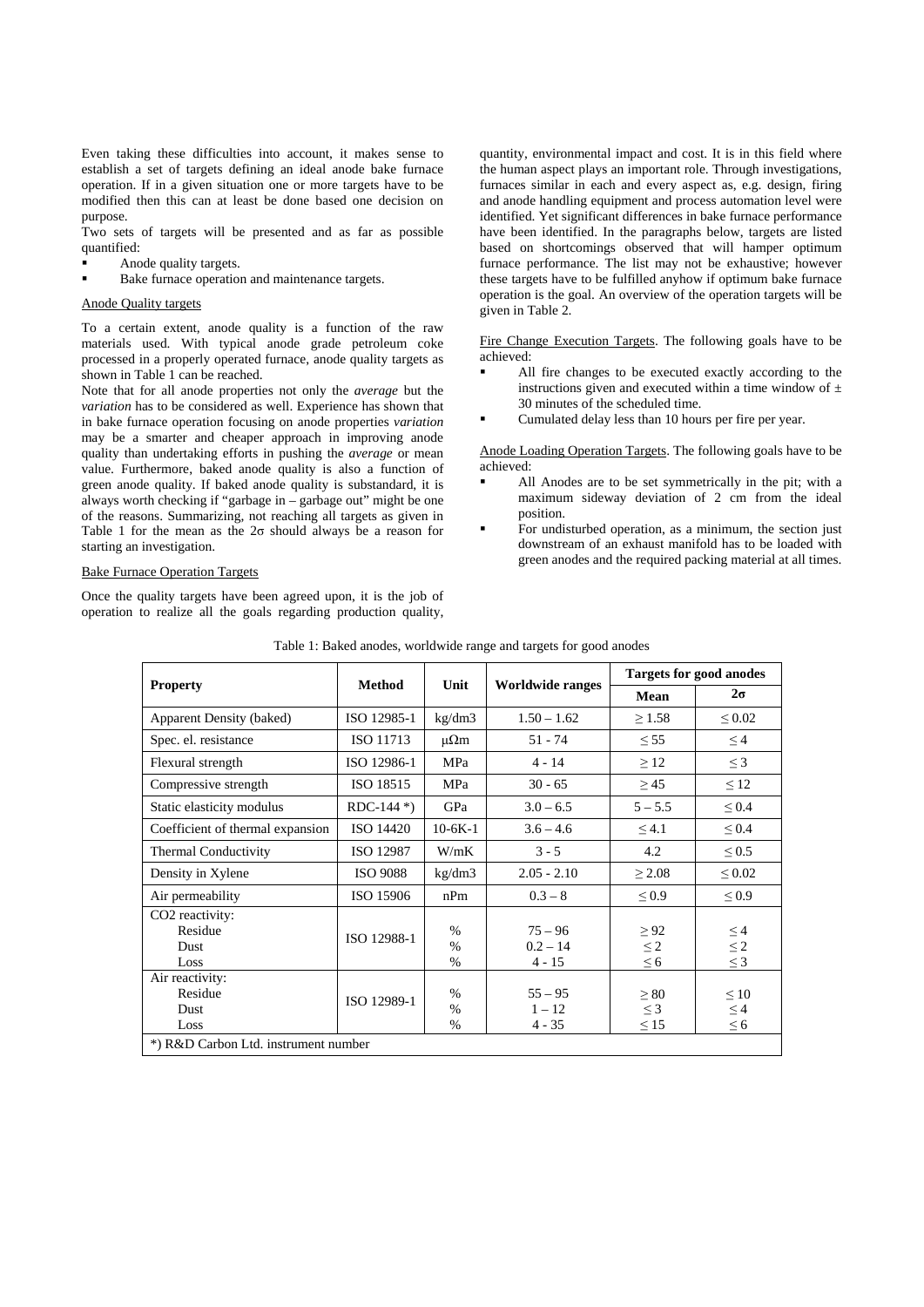Anode Unloading Operation Targets. The following goal has to be achieved:

 All baked anodes to be unpacked at all times. Re-baking anodes already baked a second time will cause serious process disturbances, loosing baking capacity and thus wasting money.

Fire Monitoring and Operation Targets. The following goal has to be achieved:

 Performing a soot free furnace operation at all times. This means that the CO level in the combustion gas, measured at the exhaust manifold should be kept at a value of less than 100 ppm<sub>v</sub> and the  $O_2$  value > 7 % at all times. The Bacharach soot figure should be 0 with a maximum of 1 in exceptional cases.

#### Bake Furnace Maintenance Targets:

As with operation targets, developing an exhaustive list of maintenance targets is possible for a given plant only. Note also, that the targets are related to breakdown maintenance. For preventive maintenance, activities will be scheduled in such a way that no negative impact on furnace operation will occur.

Mechanical Maintenance Targets. All mechanical breakdown maintenance to be executed within such a time frame that no negative impact on bake furnace operation occurs. Key areas of mechanical maintenance are the anode handling system including the furnace cranes and the bake furnace equipment. As a first indication, the acceptable downtime may be in the order of magnitude of four hours maximum for any breakdown incident related to the anode transportation system and two hours for breakdowns related to the baking furnace equipment.

Electrical Maintenance Targets. As with mechanical breakdown maintenance, all electrical breakdown maintenance to be executed within such a time frame that no negative impact on bake furnace operation occurs. As a first indication, goals may be a downtime of one hour maximum for sensors and fuel valves, two hours for coolers, exhaust manifold gates and similar equipment and four hours on the anode handling equipment.

Refractory Maintenance Targets. Refractory maintenance to be executed in such a way that a flue wall service life of more than

150 fire passings can be guaranteed. This will typically require that the refractory of each and every section is inspected, cleaned and repaired after every fire passing, with emphasis on expansion joints, packing material sticking, flue wall deformation as well as flue wall and headwall repair if required.

### Financial Impact of Sub-optimum Furnace Operation

As stipulated earlier, related to 100.000 tons of annual baking capacity, avoidable cash drain of up to one million of US\$ on direct cost has been observed. As an example only, the range of flue wall service life found on similar open top furnace was not less than 60 – 300 fire passings, equal to a service life of three to 15 years. Based on a furnace with 32 sections and 8 pits (9 flues) the total number of flues equals to 288. With typically 20 fire passings per year per section, with a service life of 60 fire cycles, all flues have to be replaced after 3 years, or after 15 years with a service life 300 fire cycles. Replacement cost is therefore either for 96 flues per year or 19 flues per year or a difference of 77 flues. The plant reaching 300 fire passings did so only by inspection and where required repair of all flue walls after each and every fire passing. Based on *replacement cost* of US\$ 15,000 and estimated refractory *repair cost* of US\$ 3,000 in the case of the plant with a flue wall life cycle of 300 fire passings, a difference of US\$ 12,000 times 77 flues per year alone would already be responsible for a cash drain of nearly one million US\$ per annum, not even taking into account any production loss and extra energy consumption in the case of the furnace with the poor flue wall service life.

Taking into account the financial impact of sub-standard furnace operation, actions to improve the situation can easily be justified.

### **Optimizing Bake Furnace Operation**

Several methods as, e.g., the Pareto analysis and the Cause & Effect analysis (Fishbone Diagram) can be used as tools for process optimization. Although a widely accepted approach, in the field of bake furnace optimization we observed disappointing results. Applying the methods mentioned allowed identification of organizational shortcomings as, e.g. insufficient stocks of spare parts or insufficient funds for proper maintenance.

| <b>Criterion</b>                          | <b>Target</b>                                      |  |  |
|-------------------------------------------|----------------------------------------------------|--|--|
| Fire change execution                     | Always within $\pm$ 30 minutes from scheduled time |  |  |
| Cumulated delays                          | $<$ 10 hours per fire per year                     |  |  |
| Anodes to be set symmetrically in the pit | Deviation $<$ 2 cm from ideal position             |  |  |
| Section downstream of exhaust manifold    |                                                    |  |  |
| loaded with anodes                        | Always                                             |  |  |
| Baked anodes not unloaded                 | Never                                              |  |  |
| Soot free combustion                      | $CO < 100$ ppm, upstream of exhaust at all times   |  |  |
|                                           | O2 level $> 7$ % upstream of exhaust at all times  |  |  |
|                                           | Bacharach smoke figure max. 1 at all times         |  |  |
| Mechanical/electrical maintenance:        |                                                    |  |  |
| Downtime anode transportation system      | Max. 4 hours                                       |  |  |
| Downtime bake furnace equipment           | Max. 2 hours                                       |  |  |
| Electrical maintenance:                   |                                                    |  |  |
| Downtime fuel valves and sensors          | Max. 1 hour                                        |  |  |
| Flue wall service life                    | Min. 150 fire passings                             |  |  |
| Deviations from given procedures          | None                                               |  |  |

Table 2: Bake Furnace operation targets overview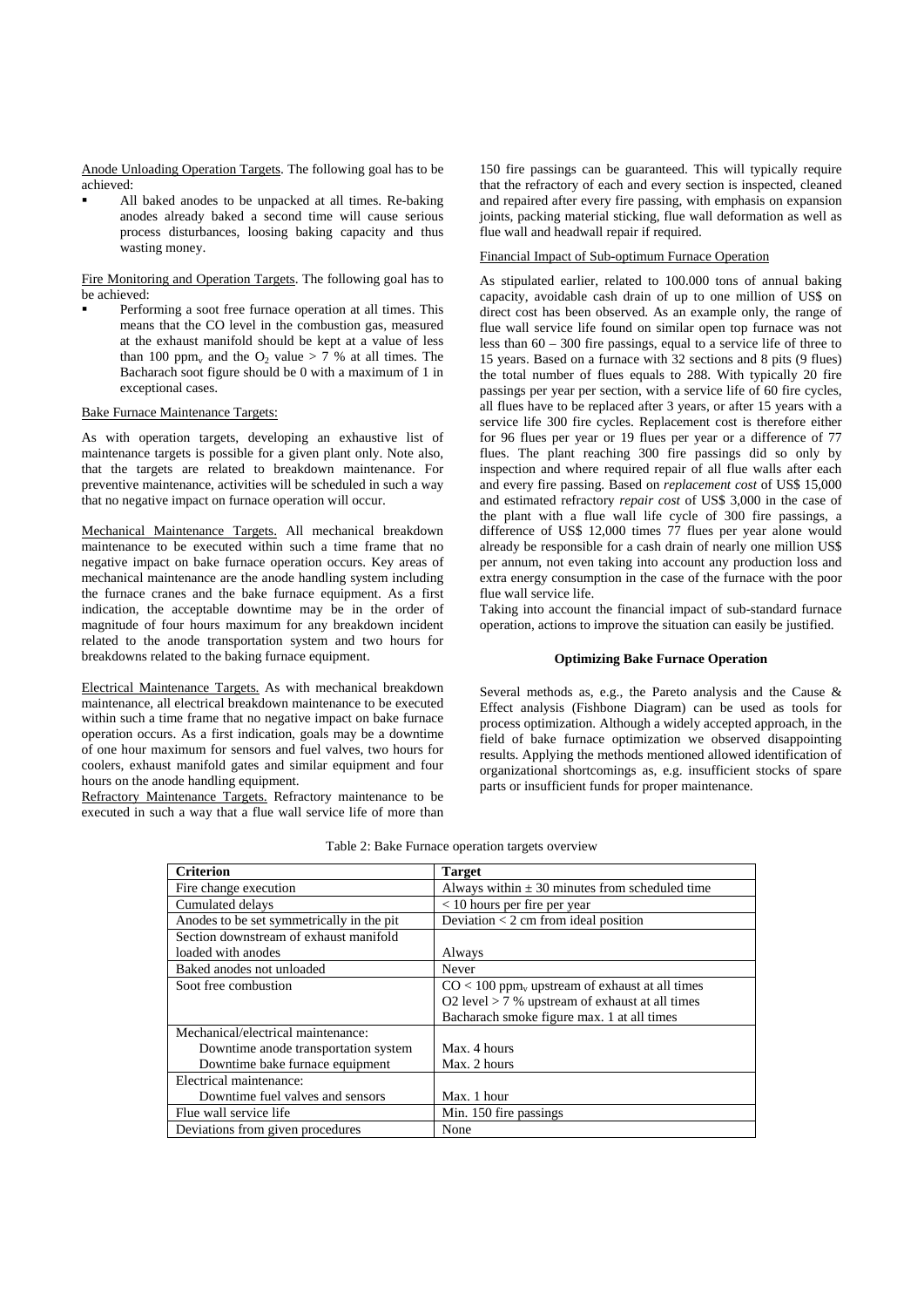However, even if such causes are eliminated or considered as nonexisting, still unsatisfactory furnace operation can be observed. Identifying and curing these hidden aspects is then the challenge. Analyzing the results of a number of anode bake furnace audits we realized that underestimating the human aspect plays a paramount role in unsatisfactory furnace operation.

### **The Underestimated Human Aspect**

### Motivation Deficiencies

In auditing anode plants we sometimes observed the striking fact that the operation of the green anode plant was much smoother with operators better motivated than in the bake furnace. As external aspects can be excluded, there must be an unidentified internal flaw triggering unsatisfactory bake furnace operation. Most probably the motivation differences can be explained as follows: in the paste plant, as long as there is no breakdown, production is automatically on the desired level. As soon as there is a breakdown, production is stopped and everybody is motivated to restore normal operation as soon as possible. In most plants, green anode weight and height are recorded and displayed in real time. If these values remain within their limits, and a visual inspection of the green anodes show no deficiencies it can be assumed that the green anode production process is under control. In contrast, operators on the anode bake furnace have virtually no feedback about the quality of their work. As any feedback is missing and the consequences of substandard actions are often not realized, the willingness for implementing improvements either proposed from plant process engineers or from third party experts is limited or nonexistent.

From our observations and discussions we observed that this fact in quite some plants has never been realized with as a result that no actions will be undertaken to cure the situation. Analyzing the situation in more detail we identified mainly two causes for disappointing results in furnace operation:

- Cause-effect relationship not well understood.
- Deficiencies regarding the man-machine interface.

# Cause-Effect Relationship Not Well Understood

Analyzing the cause we concluded that insufficient knowledge regarding the anode baking process background was responsible for inability in problem solving through this system. Cause-effect analysis in the field of bake furnaces is often difficult as a consequence of the fact that the effects show up after several days or weeks only. Linking the effects to the correct causes is then often not performed correctly, with sometimes dramatic consequences. Heavily investing in training for process engineers and operators and/or calling for third party support may be the most efficient way to solve this problem. The following examples may serve to depict the problem:

Anodes Loaded Asymmetrically in a Pit. Accepting anodes loaded in the pit asymmetrically makes life easier for the crane driver, as no time is required to position the anode pack in such a way that the packing material layer has the same thickness on both sides of the pit. Not loading the anodes properly will have a negative impact on the pitch volatile matter combustion and will increase the risk of rejects as a consequence of too high heat-up rates at the side where the anodes touch the flue wall. The result will only be seen after unpacking the anodes. In most cases it will be impossible to link the extra amount of rejects to the real cause.

Fire Change Delayed. Any delayed fire change requires slowing down the fire, by squeezing the under pressure applied to the system. This operation may in turn create soot, with a risk of fire incidents and with a negative environmental impact. A fire incident may be triggered at the execution of a fire change, and this may well take place one shift later, again with a chance that the link between slowing down a fire and the fire incident is not realized.

Baked Anodes Not Unloaded. In the case of a shortage in green anodes it is sometimes decided not to unload the bottommost layer of baked anodes in an attempt to keep the process going. As a consequence, the contribution of these anodes regarding supply of pitch volatile matter to the process is missing when heating up the section in question. This will reduce furnace output and will significantly disturb the process, with the risk of producing offspecs anodes.

Exhaust Temperature Too High: If for whatever reason a fire change is delayed, higher temperatures than usual will be observed at the exhaust. Operators sometimes open peepholes in the pitch burn area to "cool down" the combustion air. What happens in the first time is cooling down the nearest thermocouple, fooling the control system and thus disturbing seriously the process.

Anode Target Temperature not Reached: Sometimes management asks for a certain anode temperature to be reached prior to the execution of a fire change. Anode temperature, or more precisely packing material temperature in the pit is an unsuited property for bake furnace control. The response on energy input is slow and the inaccuracy of the measurement is high. Arranging the thermocouple a few centimeters lower in the pit is sufficient to increase the temperature display to the desired level – and that is what the operator will do. In fact, what we see here is a combination of two mistakes. First, the management giving orders incompatible with the instructions of the control system supplier, second, the operators fulfilling the targets by fooling the temperature measurement.

Summarizing it can be said that the negative impact of not operating a furnace exactly according to the instructions is all too often heavily underestimated.

#### Man-Machine Interface Deficiencies

It would not be fair to blame the shift supervisors and furnace operators for all the mistakes observed in auditing furnace operations. If an operator has to observe several furnaces with their off-gas cleaning installations, an information overflow may well be the result. Considering the fact that new huge smelters are likely to be built in the near future, searching for improved manmachine interfaces will be required to give the operators tools allowing smooth furnace operation monitoring.

Regarding process optimization through information available on screen in the control room, three options exist:

- Presenting all available information to the operator, as a basis for decision taking by the operator (Figure 2, Figure 3).
- Analysis of the available information by the system and displaying proposed actions to the operator.
- A combination of the approaches mentioned above.